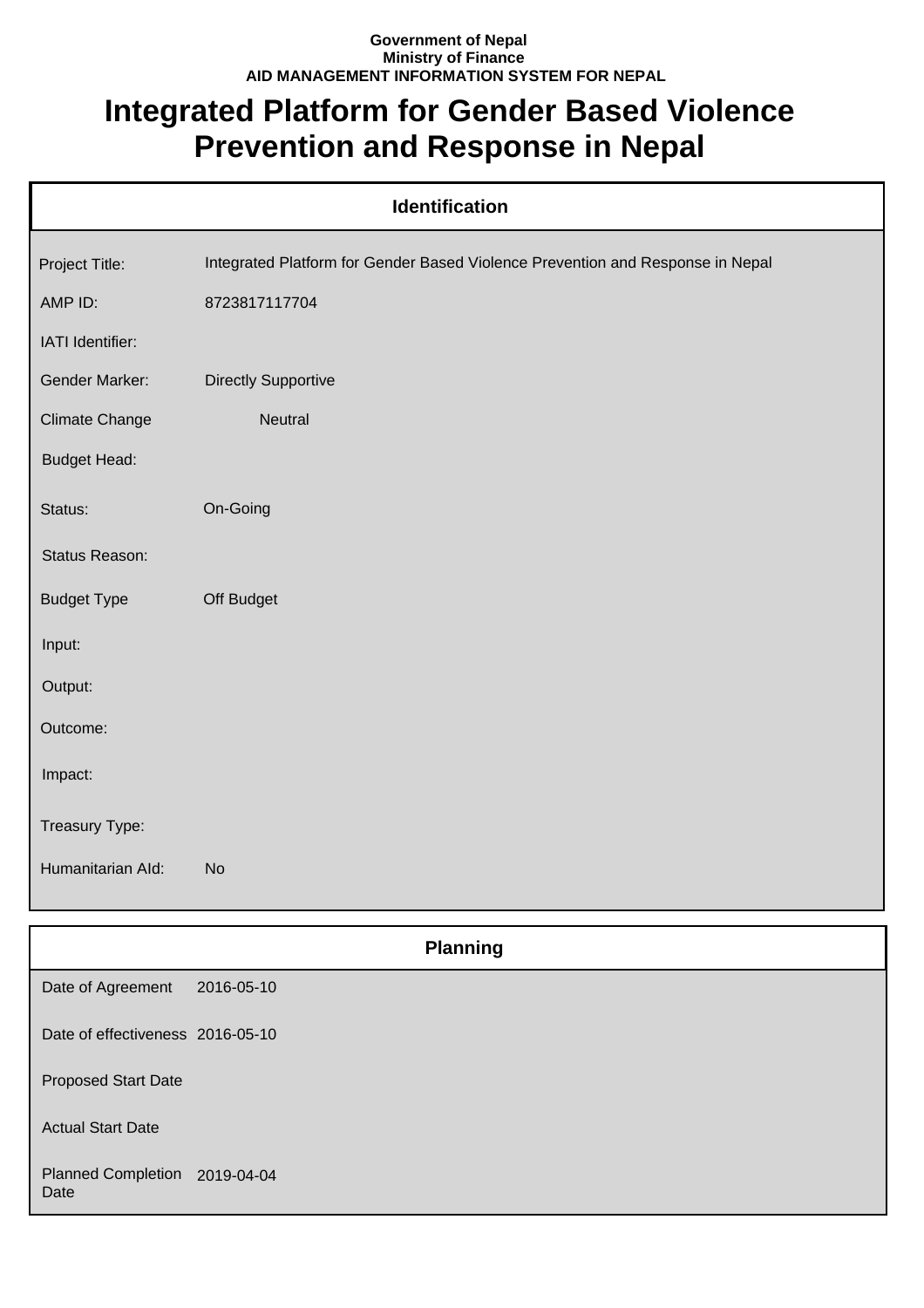| Location     |            |
|--------------|------------|
| Location     | Percentage |
| <b>NEPAL</b> | 100.0%     |

| <b>National Plan</b>                                                                                                            |            |
|---------------------------------------------------------------------------------------------------------------------------------|------------|
| Program                                                                                                                         | Percentage |
| [ Gender Equity, Women Development ] [ Peace, rehabilitation and Inclusive Development ] [<br>National Development Plan (NDP) ] | 100.0%     |

| <b>Sector</b>                                                  |            |
|----------------------------------------------------------------|------------|
| Sector                                                         | Percentage |
| Nepal Sector Classification WOMEN, CHILDREN & SOCIAL WELFARE 0 | 100.0%     |

| <b>Implementing/Executing Agency</b>         |        |  |
|----------------------------------------------|--------|--|
| <b>Implementing Agency</b>                   |        |  |
| <b>CARE Nepal</b>                            | 100.0% |  |
| <b>Executing Agency</b>                      |        |  |
| <b>World Bank Trust Funds</b>                | 100.0% |  |
| <b>Responsible Organization</b>              |        |  |
| Ministry of Women, Children & Social Welfare | 100.0% |  |
| Donor                                        |        |  |
| <b>World Bank Trust Funds</b>                | 0.0%   |  |

| <b>Funding</b>                |                    |                               |            |                     |
|-------------------------------|--------------------|-------------------------------|------------|---------------------|
| Type of<br>Assistance         | Mode of<br>Payment | Post Earthquake<br>Assistance | Commitment | <b>Disbursement</b> |
| <b>World Bank Trust Funds</b> |                    |                               |            |                     |
| <b>UNDISBURSED BALANCE</b>    |                    |                               |            |                     |
|                               |                    |                               |            | null                |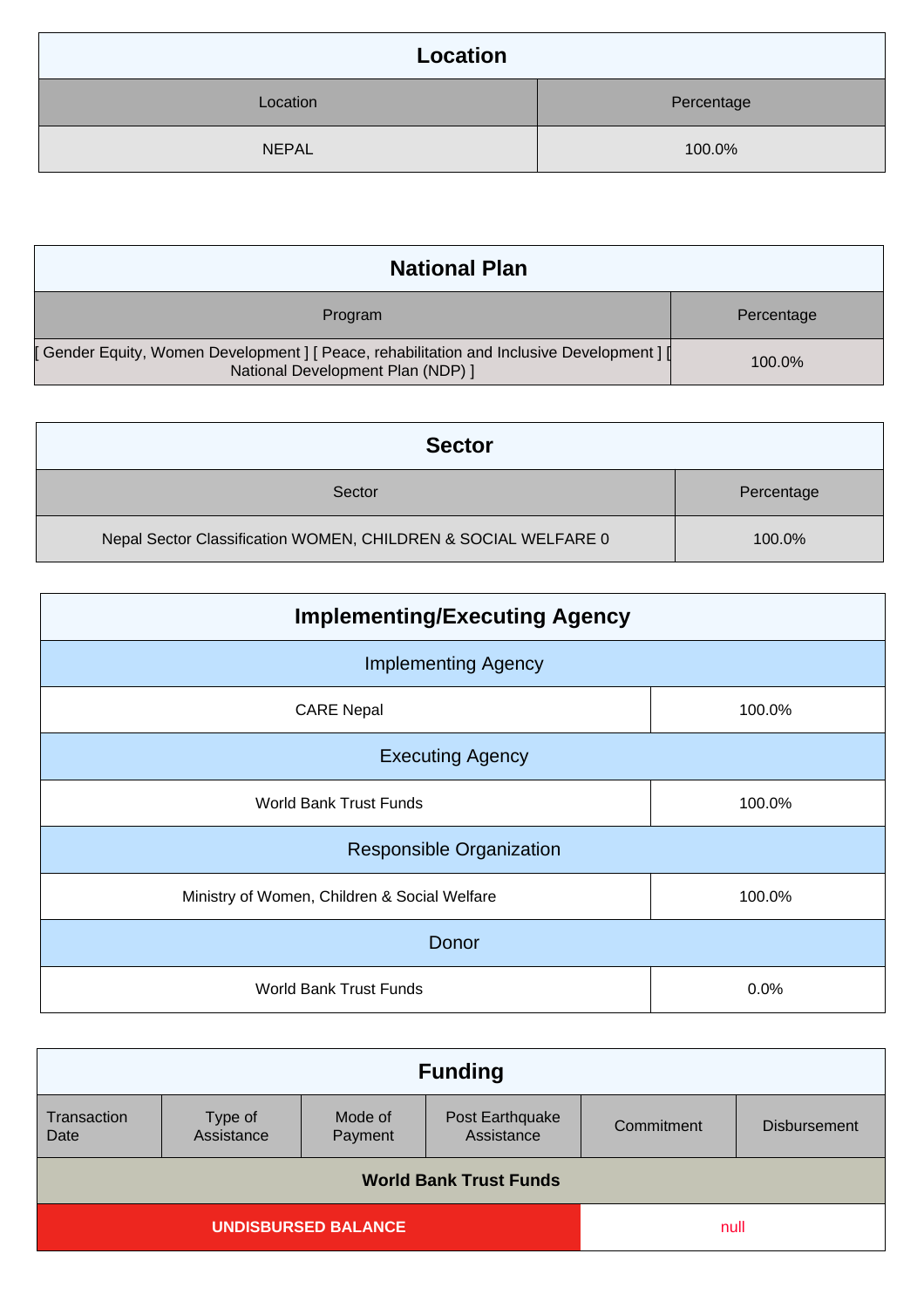| Transaction<br>Date            | Type of<br>Assistance | Mode of<br>Payment    | Post Earthquake<br>Assistance | Commitment | <b>Disbursement</b> |
|--------------------------------|-----------------------|-----------------------|-------------------------------|------------|---------------------|
|                                |                       |                       | <b>Actual</b>                 |            |                     |
| 5/10/2016                      | <b>Grant Aid</b>      | <b>Direct Payment</b> | No                            | 500,000    | 0                   |
| 6/30/2017                      | <b>Grant Aid</b>      | Direct Payment        | No                            | Ю          | 78,108              |
| 6/30/2018                      | Grant Aid             | <b>Direct Payment</b> | No                            | Ю          | 64,675              |
| 6/30/2019                      | <b>Grant Aid</b>      | Direct Payment        | No                            | 10         | 142,583             |
| 1/21/2021                      | <b>Grant Aid</b>      | <b>Direct Payment</b> | No                            | Ŋ          | 138,434             |
| 5/10/2016                      | <b>Grant Aid</b>      | Direct Payment        | No                            | 1,500,000  | 0                   |
| 6/30/2017                      | <b>Grant Aid</b>      | <b>Direct Payment</b> | No                            | 0          | 196,028             |
| 6/30/2018                      | <b>Grant Aid</b>      | <b>Direct Payment</b> | No                            | Ю          | 72,202              |
| 6/30/2019                      | <b>Grant Aid</b>      | <b>Direct Payment</b> | No                            | Ю          | 258,014             |
| 6/16/2020                      | <b>Grant Aid</b>      | <b>Direct Payment</b> | No                            | Ю          | 497,310             |
| <b>Total</b>                   |                       |                       | 2,000,000                     | 1,447,354  |                     |
| Total (World Bank Trust Funds) |                       |                       | 2,000,000                     | 1,447,354  |                     |
| <b>UNDISBURSED BALANCE</b>     |                       |                       | 552,646                       |            |                     |

| <b>Progress Achieved</b>       |
|--------------------------------|
| Progress Achieved:             |
| Key Problems:                  |
| Steps Taken to Solve Problems: |